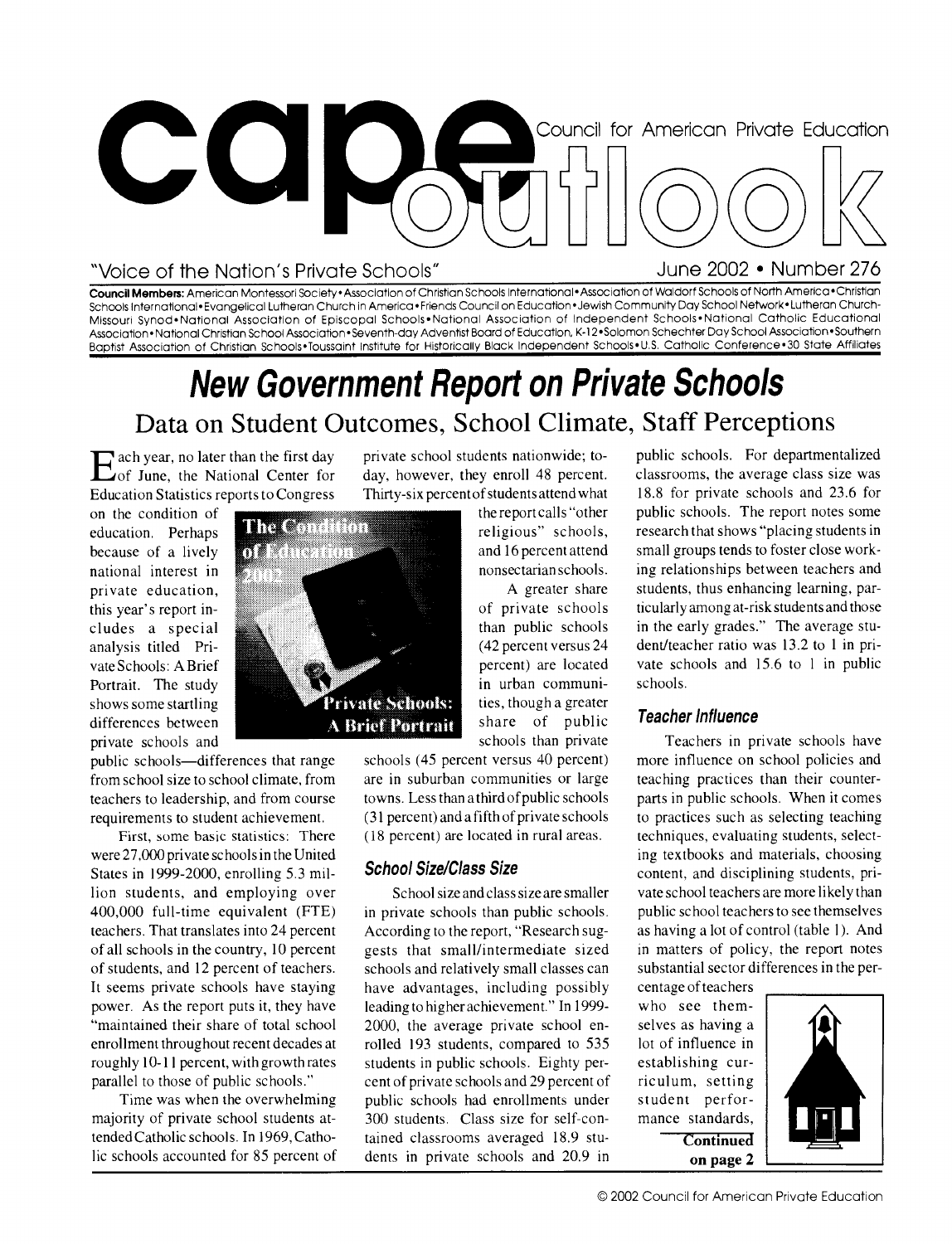### **Continued from page 1**

setting discipline policy, and evaluating teachers (table 2). In short, the data suggest that private schools trust the

| Table 1. Percentage of teachers who thought they had a<br>lot of control over various teaching practices |              |               |
|----------------------------------------------------------------------------------------------------------|--------------|---------------|
|                                                                                                          | Private      | <b>Public</b> |
| Selecting teaching techniques<br>Evaluating and grading students                                         | 92.5<br>92.4 | 87.4<br>89.1  |
| Determining homework quantity<br><b>Disciplining students</b>                                            | 873<br>85.5  | 879<br>73.3   |
| Choosing content and skills to teach                                                                     | 75.0         | 56.7          |
| Selecting textbooks, materials                                                                           | 70.6         | 54.1          |

professional judgement of teachers and value their counsel.

### **Teacher Job Satisfaction**

satisfied with their jobs than public school teachers—not a trivial finding, **School Leaders** Private school teachers are more especially during a teacher shortage As noted above, (table 3). They are also more content most private school about class size and more likely to say teachers agree that they receive lots of support from par- their principal coments. By substantial margins, they are municates the more likely to agree that most colleagues school's goals clearly, share the school's mission and that staff but what exactly is cooperative effort is high. The report being communicated? notes the significance of the last two Private school adminitems this way: "A school's profes- istrators are most sional climate, in particular the existence of a strong shared purpose among staff members and cooperative interactions among people at the school, is likely to contribute to its effectiveness."

Although complaining about management may be an American pastime,

|                     | lot of influence on various school policies |  | Table 2. Percentage of teachers who thought they had a |               |
|---------------------|---------------------------------------------|--|--------------------------------------------------------|---------------|
|                     |                                             |  | <b>Private</b>                                         | <b>Public</b> |
|                     | Establishing curriculum                     |  | 67.5                                                   | 44.3          |
|                     | Setting student performance standards       |  | 62.5                                                   | 37.6          |
|                     | Setting discipline policy                   |  | 47.9                                                   | 30.4          |
|                     | In-service training content                 |  | 35.5                                                   | 32.5          |
| Evaluating teachers |                                             |  | 18.6                                                   | 8.2           |
|                     | Hiring full-time teachers                   |  | 14.1                                                   | 14.5          |

administration as supportive and encour- percent). **on page 3** 

aging. By contrast, none of those items won strong agreement from a majority of public school teachers.

But when asked whether the princi-

pal often discusses instructional practices, only 15 percent of private school teachers and 11 percent of public school teachers said they strongly agree he or she does. Teachers also seem to think their

work is not appreciated enough. Less than a majority of private school teachers (40 percent) and public school teachers (26 percent) strongly agree that staff are recognized for good work.

likely to include academic excellence, religious development, and basic literacy skills among the three most important goals for their school (table 4). Religious development distinguishes private schools from public schools, but within the private school community it also

distinguishes relistudents. Although cent)."<br>82 percent of princi-

most private school teachers have some other religious schools identify religious likely than those who positive things to say about school ad-<br>positive things to say about school ad-<br>development among their top three goal positive things to say about school ad-<br>ministrators. A majority strongly agrees only 1 percent of nonsectarian school culus to earn a deministrators. A majority strongly agrees only 1 percent of nonsectarian school culus to earn a de-<br>that the principal enforces school rules principals do so. Their top priorities area by their midthat the principal enforces school rules principals do so. Their top priorities gree by their mid-<br>(63 percent), expresses expectations for include academic excellence (61 per  $20e$ ," It also notes (63 percent), expresses expectations for include academic excellence (61 per-<br>staff (57 percent), and communicates cent), basic literacy skills (64 percent), that students in pri cent), basic literacy skills (64 percent), that students in pri-<br>personal growth/self esteem (65 perschool goals clearly (61 percent). Six of personal growth/self esteem (65 per- vate schools "are ten private school teachers regard the cent), and self-discipline/work habits (59 **Continued** cent), and self-discipline/work habits (59 percent).

### **Academic Outcomes**

Private school students scored well above the national average in the National Assessment of Educational Progress (NAEP) 2000 tests in reading, math, and science (table 5). NAEP scores provide an immediate measure of student achievement, but the report also presents a long-term measure: attainment of a college degree. "[S]tudents who had attended private school in 8th grade were twice as likely as those who had attended public school to have completed a bachelor's or higher degree by their mid-20s (52 versus 26 percent)."

And note this: For students from the lowest quartile of socioeconomic status (SES), the advantage of having attended a private school was even more pronounced. Those students were nearly

|                                              |  | Private | <b>Public</b> |
|----------------------------------------------|--|---------|---------------|
|                                              |  |         |               |
| I am satisfied with teaching at this school  |  | 66.4    | 53.7          |
| I am satisfied with my class size            |  | 60.0    | 35.8          |
| Most colleagues share school's mission       |  | 59.9    | 33.2          |
| Staff cooperative effort is high             |  | 56.0    | 33.9          |
| I receive lots of parent support for my work |  | 42.4    | 15.6          |
| Rules are consistently enforced by teachers  |  | 37.8    | 22.8          |

four times more likely than their public school counterparts to have attained a bachelor's or higher degree (table 6). Private school attendance even seems to overcome a parent's low-expectations for a child. "[F]or students whose mother's expectation (in 8th grade) was for them to attain an associate's degree gious schools from or less, those who had attended private<br>nonsectarian schools, school completed a bachelor's or higher nonsectarian schools,<br>which enroll 16 per-<br>degree at a rate about four times that of which enroll 16 per-<br>
degree at a rate about four times that of<br>
cent of private school studies chool students (30 versus 7 perpublic school students (30 versus 7 per-

 $82$  percent of princi-<br>
The report explains that students<br>
pals of Catholic  $\frac{1}{2}$  from a low SFS family who had "compals of Catholic from a low SES family who had "com-<br>schools and 80 per-<br>pleted a calculus course in high school schools and  $80$  per-<br>pleted a calculus course in high school<br>cent of principals of

were much more

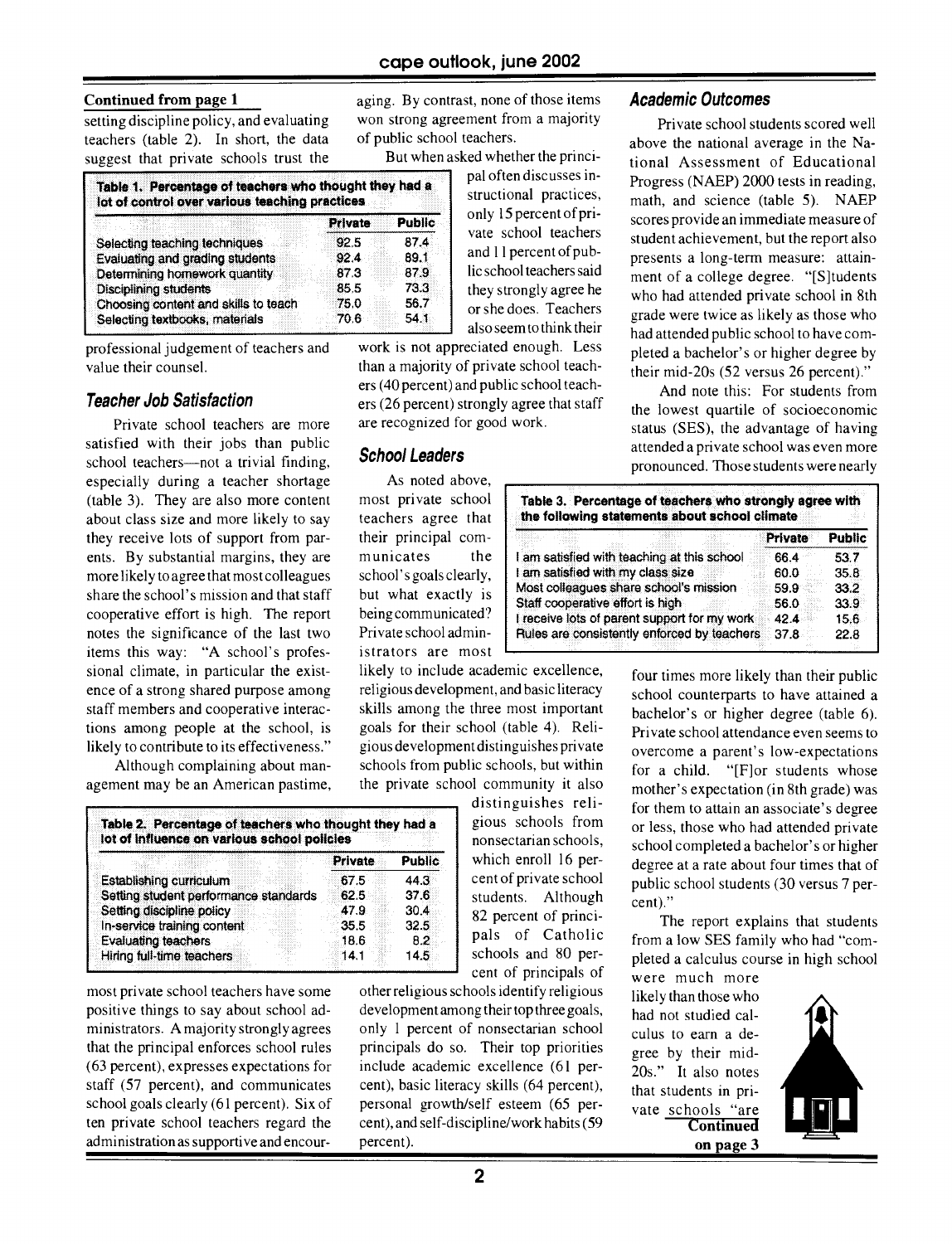### **Continued from page** 2

more likely than those in public schools to take challenging courses like calcuoffer high school diplomas require community service, compared to 10 percent of public schools.

> Commenting on

the achievement of private school students, the report acknowledges that private schools "have advantages

|                                                   | Private | Public |
|---------------------------------------------------|---------|--------|
| Academic excellence                               | 66      | -70    |
| Religious development or multicultural awareness* | 64      | 11     |
| Basic literacy skills                             | 51      | 80     |
| Self-discipline, work habits                      | 47.     | 60     |
| Personal growth, self-esteem                      | 32      | 32     |
| Specific moral values                             | 24      | g      |
| Social skills                                     | 12      | 25     |
| Occupational skills                               | 4       | 13     |

lus, and private schools are more likely to require them." Specifically, private high schools require more courses for graduation than public high schools in math, science, social studies, foreign language, and computer science, and the coursework is more likely to include advanced courses in science (chemistry, physic, advanced biology), mathematics (trigonometry, precalculus, calculus), and foreign language (a third year or more) (table 7).

Demanding coursework and high expectations are good for students. As the report states it, "Applying high academic standards—both requiring students to complete high-level, challenging courses and pushing students to strive and excel in their work—is a central schooling component that many experts recommend."

On top of the more challenging coursework, many private high schools

| Grade 4  | Private. | Pubilc |
|----------|----------|--------|
| Math     | 238      | 226    |
| Science  | 163      | 148    |
| Reading  | 234      | 215    |
| Grade 8  |          |        |
| Math     | 287      | 274    |
| Science  | 166      | 149    |
| Grade 12 |          |        |
| Math     | 315      | 300    |
| Science  | 161      | 145    |

also require students to serve the corn- • The average age of private school *these surveys can be*  munity as a condition for graduation. teachers is 42; the average age of *found at http://nces.* Forty percent of private schools that public school teachers is 42.3. *ed.gov/surveys/.* 

from the outset that many public schools cannot match, stemming from the choice by students and their families to participate in private education." But the report

| Table 6. Percentage of 1988 8th<br>graders attending public or private<br>school who had completed a<br>bachelor's or higher degree by 2000 |                |               |  |  |
|---------------------------------------------------------------------------------------------------------------------------------------------|----------------|---------------|--|--|
| <b>Family socio-</b><br>economic status                                                                                                     | <b>Private</b> | <b>Public</b> |  |  |
| Lowest quartile                                                                                                                             | 24.4           | 6.6           |  |  |
| Middle two quartiles                                                                                                                        | 38.6           | 22.3          |  |  |
| Highest quartile                                                                                                                            | 69.1           | 56.9          |  |  |
| All quartiles                                                                                                                               | 52.2           | 26.1          |  |  |

goes on to say that "requiring students to tackle difficult course materials, developing consistent commitment from staff to meet clearly communicated goals, and maintaining a school climate that extols learning may well contribute to better achievement at schools in either sector."

### **Schools and Staffing Survey**

A major source of data for the NCES report on private schools was the Schools and Staffing Survey (SASS), the country's most extensive survey of public and private schools, their teachers, and administrators. On May 31, NCES released a separate overview of the SASS data collected during the 1999-2000 school year. The report contains some *F o l l o w- u p*  fascinating findings. Herewith some ex- *(NELS:1988/2000).*  amples: *Information about* 

- The average starting salary for teachers in private schools is \$20,302; for teachers in public schools it is \$25,888.
- Private elementary schools are more likely than public elementary schools to offer students extended day, before-school, or af-

| Table 7. Percentage of 1998 high<br>school graduates taking advanced<br>academic level courses in high school |                |        |  |  |
|---------------------------------------------------------------------------------------------------------------|----------------|--------|--|--|
|                                                                                                               | <b>Private</b> | Public |  |  |
| Science                                                                                                       | B1             | 60     |  |  |
| <b>Mathematics</b>                                                                                            | 70             | 39     |  |  |
| Foreign language*                                                                                             | 55             | 28     |  |  |

ter-school daycare programs (65 percent versus 47 percent).

• Public school teachers were more likely than private school teachers to report that physical conflicts among students were a problem in their school (5 percent versus 1 percent), that robbery or theft was a serious problem (2.4 percent versus 0.9 percent), that they were threatened with injury in the past 12 months (9.6 percent versus 3.9 percent), and that they were physically attacked in the past 12 months (4.2 percent versus 2.2 percent).

*Private Schools: A Brief Portrait, a special analysis section* of *The Condition* of *Education 2002, is available on CAPE's Web site at www.capenet.org/ new.html and on the NCES Web site at http://nces. ed.gov/pubsearch/ pubsinfo. asp ?pubid=2002025. Data reported in the special analysis are from the following surveys: NCES Schools and Staffing Survey (SASS: 1999-2000), the National Assessment* of *Educational Progress High School Transcript Study*  of *1998 (NAEP:1998), the NAEP:2000 student achievement tests, and the Na-*

*tional Education Longitudinal Study of 1988, "Fourth*